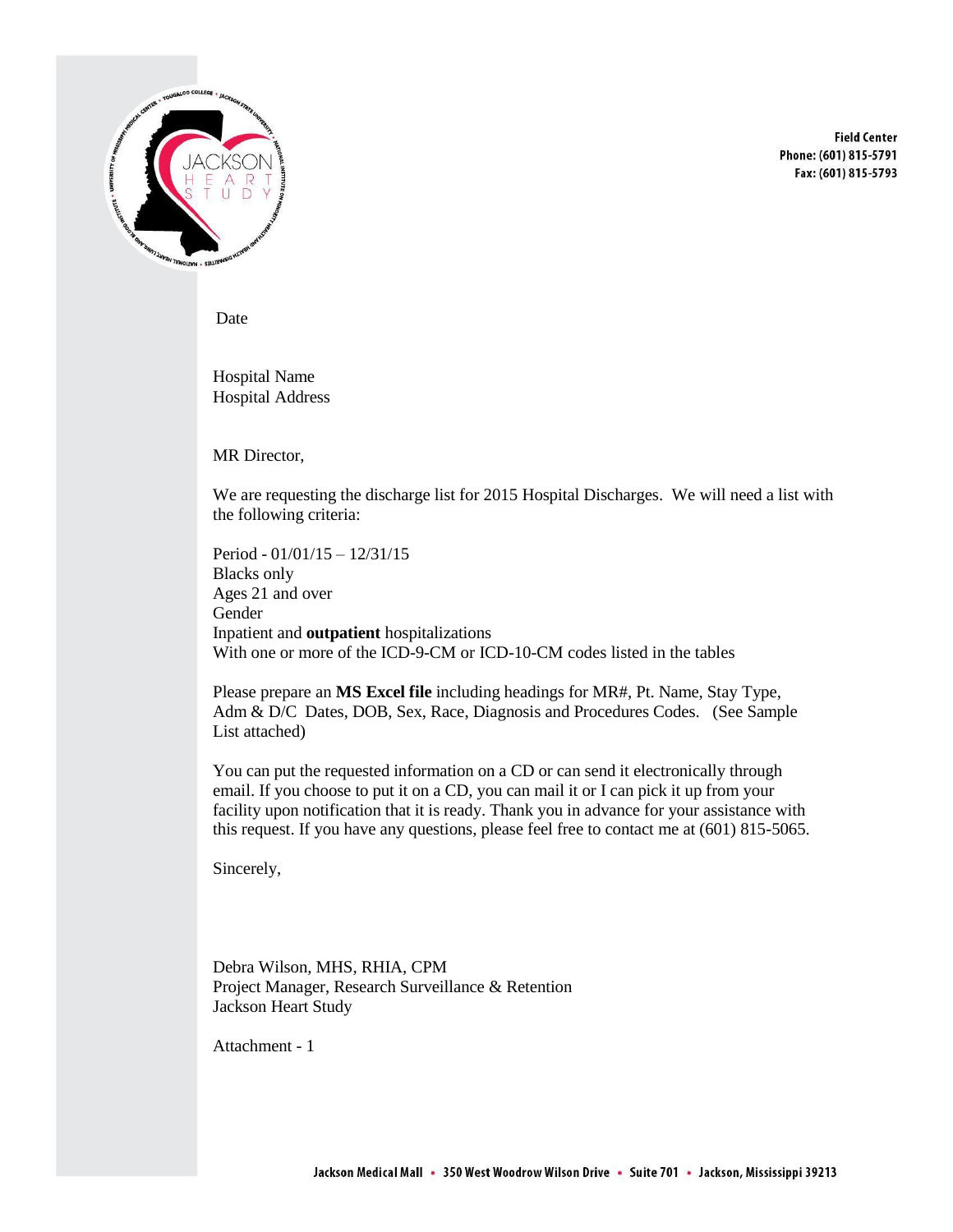## **Please include all subcategories of the codes listed.**

| DX Codes    | $ICD-9$     | <b>Procedure Codes</b> |
|-------------|-------------|------------------------|
| 250         | 416.9       | $35.0 - 35.39$         |
| 398.91      | 425         | $35.9 - 35.99$         |
| 401         | 427         | $36 - 36.3$            |
| 402         | 428         | $37.21 - 37.23$        |
| 404.01      | 429.3       | $37.6 - 37.66$         |
| 404.03      | $430 - 438$ | 88.5                   |
| 404.11      | 518.4       | 88.72                  |
| 404.13      | 786.0*      | 92.05                  |
| 404.91      | 794.3       |                        |
| 404.93      | 798 - 799   |                        |
| $410 - 415$ |             |                        |

| <b>Discharge</b><br><b>Code Type</b> | <b>ICD-10</b> |       |       |       |       |            |  |
|--------------------------------------|---------------|-------|-------|-------|-------|------------|--|
|                                      | E10.x         | 120.x | 140.x | 166.x | 186.x | R06.x      |  |
|                                      | E11.x         | 121.x | 141   | 167.x | 187.x | R09.x      |  |
|                                      | E12.x         | 122.x | 142.x | 168.x | 189.x | R41.x      |  |
|                                      | E13.x         | 123.x | 143   | 169.x | 195.x | R45.x      |  |
|                                      | E14.x         | 124.x | 144.x | 170.x | 197.x | R53.81     |  |
| <b>Diagnosis</b>                     | G45.x         | 125.x | 145.x | 171.x | 199.x | <b>R58</b> |  |
| Codes                                | 100           | 126.x | 146.x | 172.x | J81.0 | R64        |  |
|                                      | 101.x         | 127.x | 147.x | 173.x | K64.x | R68.82     |  |
|                                      | 102.x         | 128.x | 148.x | 174.x | M30.x | R69        |  |
|                                      | 105.x         | 130.x | 149.x | 175.x | M31.x | R94.x      |  |
|                                      | 106.x         | 131.x | 150.x | 176   | Q20.x | R96.x      |  |
|                                      | 107.x         | 132   | 151.x | 177.x | Q21.x | <b>R98</b> |  |
|                                      | 108.x         | 133.x | 152   | 178.x | Q23.x | R99        |  |
|                                      | 109.x         | 134.x | 160.x | 179.x | Q24.x | Q22.x      |  |
|                                      | 110           | 135.x | 161.x | 180.x | Q25.x |            |  |
|                                      | 111.x         | 136.x | 152.x | 181   | Q26.x |            |  |
|                                      | 112.x         | 137.x | 162.x | 182.x | Q27.x |            |  |
|                                      | 113.x         | 138   | 163.x | 183.x | Q28.x |            |  |
|                                      | 115.x         | 139   | 165.x | 185.x | R00.x |            |  |